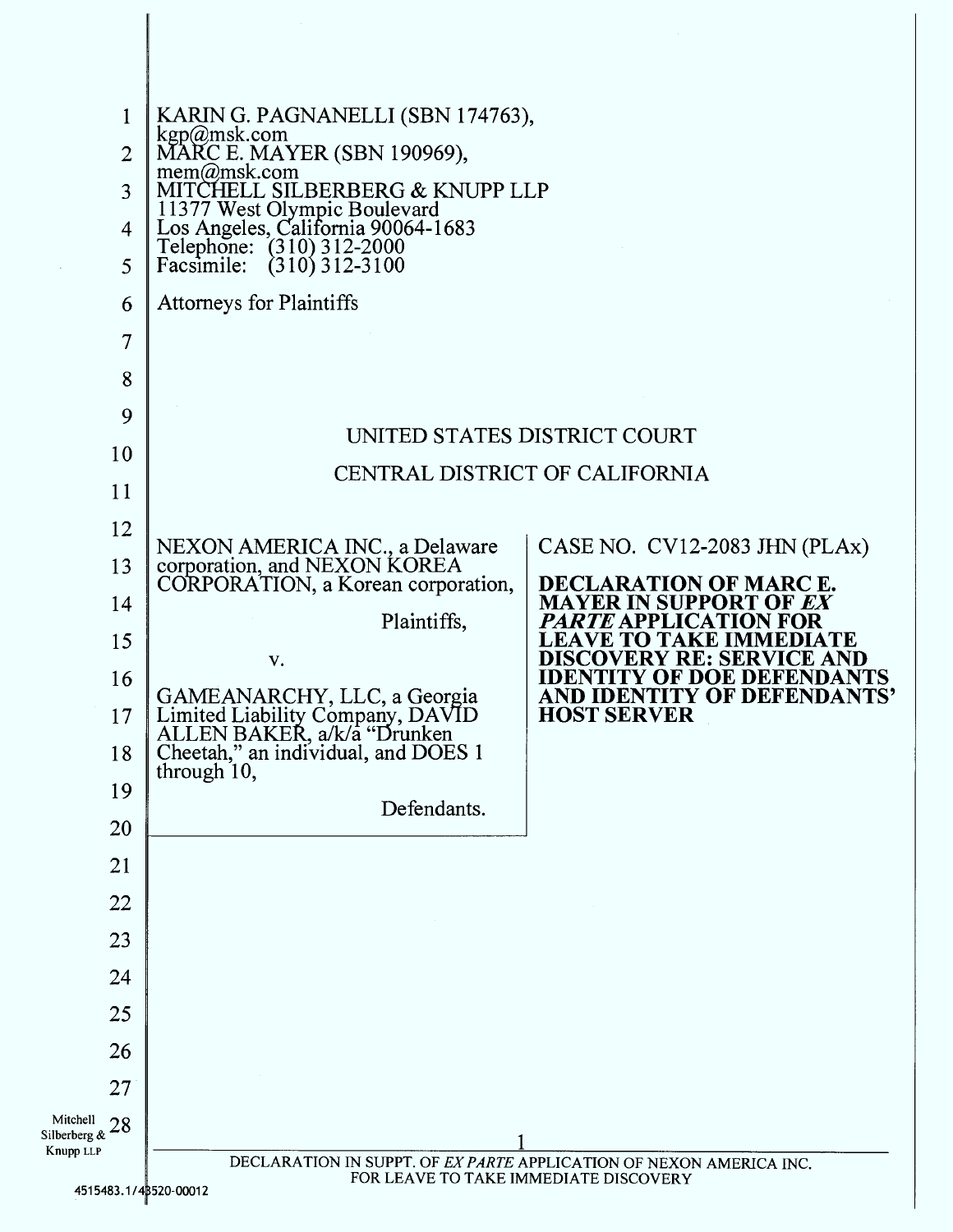## 1 DECLARATION OF MARC E. MAYER

2

4

3 I, Marc E. Mayer, declare as follows:

5 1. I am an attorney at law, duly licensed to practice law in the State of 6 California. I am, through my professional corporation, a partner in the law firm 7 Mitchell Silberberg & Knupp LLP, counsel for plaintiffs Nexon America Inc. and 8 NEXON Korea Corporation ("Nexon") in this action. I know all of the following 9 of my own personal knowledge and, if called as a witness, could and would 10 competently testify thereto.

11

12 2. In 2011, my office conducted an investigation into the owners and 13 operators of the Combat Arms cheating service known as "GameAnarchy." Based 14 on that investigation, we concluded that GameAnarchy was owned by a Georgia 15 Limited Liability Company. We also concluded that the primary "coder" of 16 GameAnarchy was someone using the name "DrunkenCheetah." Our investigation 17 | revealed that "DrunkenCheetah" is defendant David Allen Baker. We also 18 concluded that a number of other individuals, using anonymous handles such as 19 "Flamez," "Lord Eternal," "Stealth," and "Crojo" were involved in operating the 20 GameAnarchy service, promoting the GameAnarchy service, or coding the 21 GameAnarchy software product.

22

23 3. Because these individuals have taken steps to remain anonymous and 24 have not disclosed their true identities on the GameAnarchy website, Nexon has 25 been unable to determine their identity or where they are located. In an attempt to 26 learn the identities of the owners and operators of GamerSoul, my office spent a 27 significant amount of time searching publicly available sources, such as user-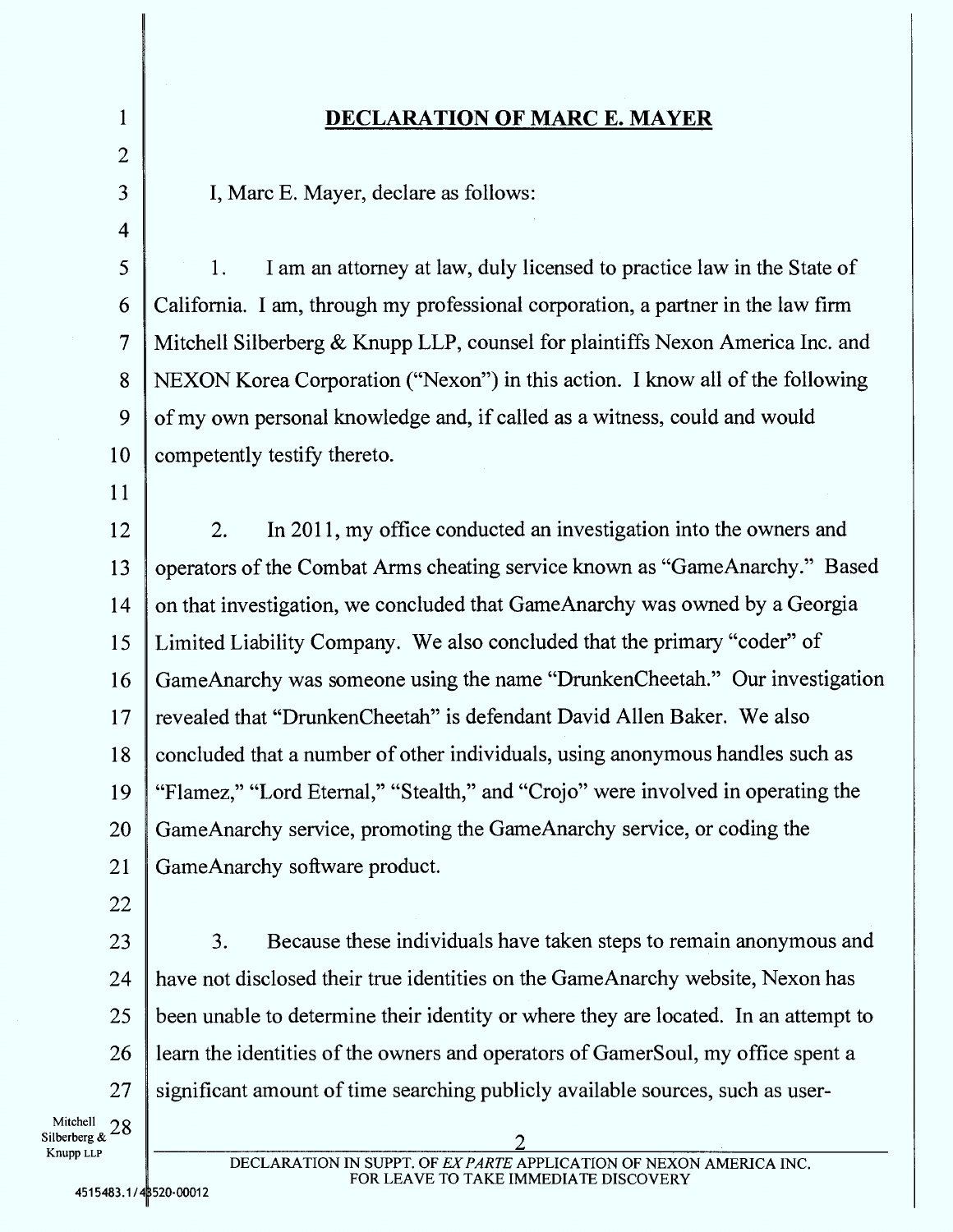1 generated content websites and search engines. We determined that individuals 2 involved with GameAnarchy had (1) posted videos on YouTube promoting and 3 demonstrating GameAnarchy, (2) created and maintained a Facebook page 4 promoting GameAnarchy, (3) received payments from the sale of GameAnarchy 5 subscriptions via a third-party payment service known as "PaymentWall," and (4) 6 used computers owned by Pineland Technology Solutions. I believe that 7 subpoenas to these entities will assist greatly in locating any additional owners and 8 operators of GameAnarchy, for the reasons set forth below.

9

10 4. In order to post content on websites such as YouTube and Facebook, 11 it is necessary to register an account and provide an e-mail address and username. 12 Additionally, websites such as YouTube and Facebook collect Internet Protocol 13  $\vert$  ("IP") addresses at the time accounts are created. An IP address is a unique 14 address that computers use to identify and communicate with each other on a 15 computer networking utilizing the Internet Protocol standard. Once an IP address 16 has been determined, that IP address can be linked to an Internet Service Provider 17 ("ISP"), which provides detailed information about that subscriber. An ISP is a 18 business or organization that provides access to the Internet and related services, 19 including Internet transit, domain name registration and hosting, web hosting and 20 colocation. ISPs maintain "user activity logs" that match an IP address (along with 21 date and time) with particular subscribers. However, ISPs typically retain such 22 user activity logs for only a limited period of time  $-$  sometimes for as little as a few 23 weeks – before erasing data.

24

 $25$   $\parallel$  5. Additionally, it is likely that Payment Wall maintains information 26 concerning the identities of those persons who receive money from the operation 27 of GameAnarchy. In order to use the GameAnarchy system to cheat in Combat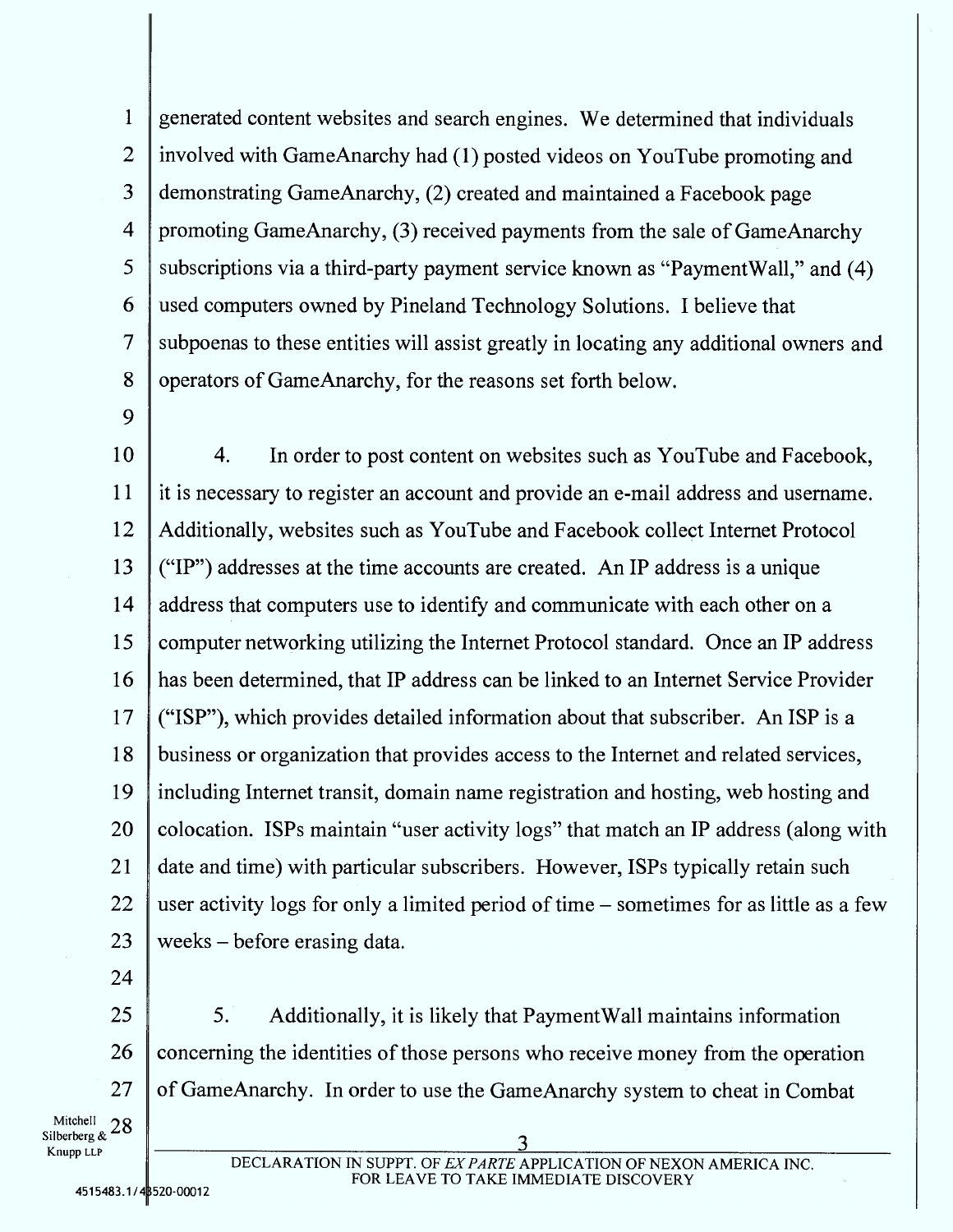Arms, it is necessary to purchase "credits" from GameAnarchy. These credits are used to "unlock" the cheats and hacks offered by GameAnarchy. To purchase these credits, GameAnarchy directs customers to PaymentWall, which collects credit card information and processes payments to GameAnarchy. Thus, PaymentWall presumably remits the funds it collects to a bank account or to a person. It is extremely likely that PaymentWall possesses the true names of those persons to whom it makes payments.

 6. In our investigation of GameAnarchy, we also learned that GameAnarchy is using a service known as "Cloudflare" to route its domain names to the servers on which content is located. Thus, for example, when one types in "gameanarchy.com" into a web browser, the browser is first directed to Cloudflare 13 and then to the web host. As a result, members of the public are unable to identify the web host on which a website's servers are located. However, Cloudflare keeps logs of IP addresses used both by those who log in to the Cloudflare service (i.e. the operators of the website) and the IP addresses used to host content. As a result, Cloudflare possesses critical information concerning not only the owners of GameAnarchy, but also which servers are used to host GameAnarchy.

7. Additionally, during our investigation of GameAnarchy, I learned that GameAnarchy LLC is registered with the Georgia Secretary of State at the following address: 9C North Zetterower Ave., Statesboro GA 30459. When I did 23 a search for that address online, I learned that it is the address of a computer 24 | company "Baker & Owens Computer Solutions," owned by Pineland Technology 25 Solutions. Based on that fact, I believe that computers owned by Pineland Technology Solutions may have been used in connection with GameAnarchy. I 27 expect that Pineland Technology Solutions may possess data pertaining to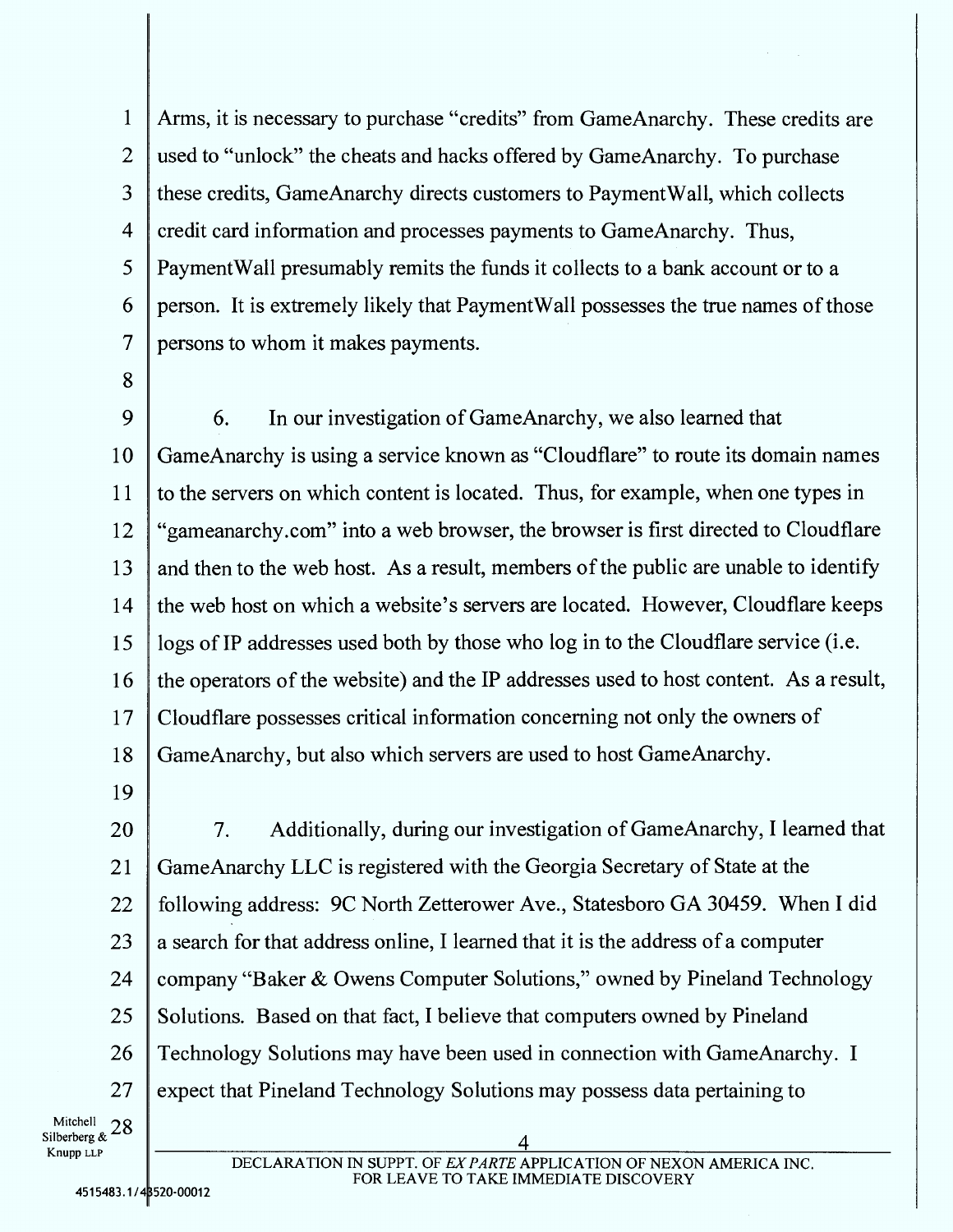1 GameAnarchy or logs of users who accessed its systems in connection with 2 GameAnarchy.

3

4 8. I have reason to believe that without expedited discovery, critical 5 information may be lost or destroyed. For example, during the course of Nexon's 6 investigation, my office attempted to save and archive certain of GameAnarchy's 7 web pages. However, the owners of GameAnarchy implemented a "ban" on traffic 8 from the internet addresses we were using, thus preventing us from gathering 9 evidence. Additionally, just after the lawsuit was filed, we observed that all 10 YouTube videos posted by "Crojo" were deleted. I also have reason to believe that 11 Defendants have been deleting materials from the GameAnarchy website, 12 including user postings about this lawsuit. Thus, it is very important that Nexon 13 immediately seek information from these third parties and advise the third parties 14 to preserve relevant evidence.

15

18

23

24

25

26

27

16 9. The Complaint in this action was filed on March 12, 2012, and was 17 served on the named defendants on March 14, 2012.

19 10. I have given notice of this *ex parte* application to Defendants 20 GameAnarchy LLC and David Baker. Additionally, I will give notice of the 21 | subpoenas to these defendants. I also will provide the third parties with no fewer 22  $\parallel$  than 14 days to respond to the subpoenas, so that Defendants will have an ample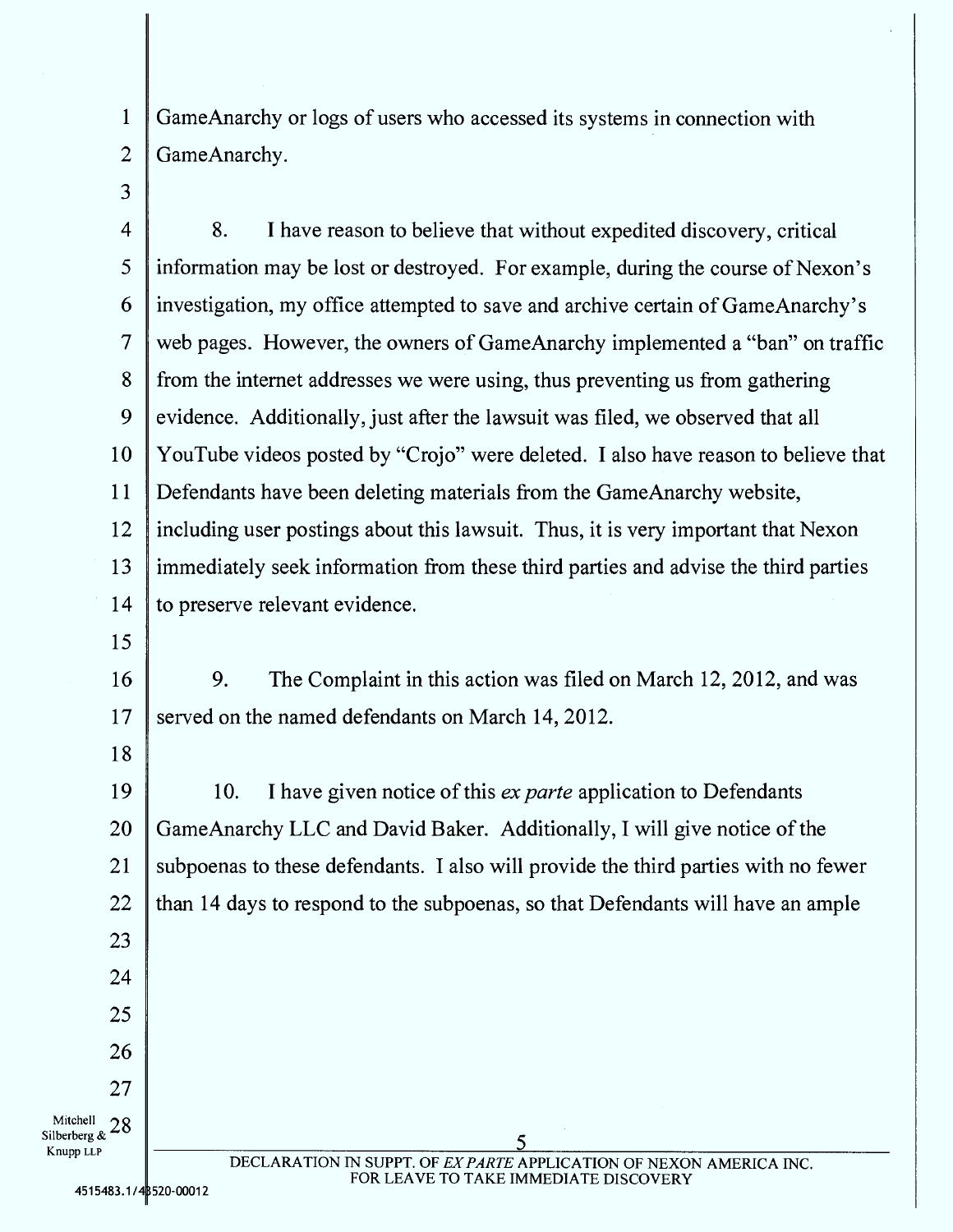| $\mathbf{1}$              | opportunity to lodge any objections or file any motions concerning the subpoenas. |  |
|---------------------------|-----------------------------------------------------------------------------------|--|
| $\overline{2}$            |                                                                                   |  |
| 3                         | I declare under penalty of perjury under the laws of the United States that       |  |
| $\overline{4}$            | the foregoing is true and correct.                                                |  |
| 5                         |                                                                                   |  |
| 6                         | Executed on this 16th day of March 2012, in Los Angeles, California.              |  |
| $\overline{7}$            |                                                                                   |  |
| 8                         |                                                                                   |  |
| 9                         | Marc E. Mayer                                                                     |  |
| 10                        |                                                                                   |  |
| 11                        |                                                                                   |  |
| 12                        |                                                                                   |  |
| 13                        |                                                                                   |  |
| 14                        |                                                                                   |  |
| 15                        |                                                                                   |  |
| 16                        |                                                                                   |  |
| 17                        |                                                                                   |  |
| 18                        |                                                                                   |  |
| 19                        |                                                                                   |  |
| 20                        |                                                                                   |  |
| 21                        | $\sim 10^{-1}$                                                                    |  |
| 22<br>23                  | the control of the control of the control of                                      |  |
| 24                        |                                                                                   |  |
| 25                        |                                                                                   |  |
| 26                        |                                                                                   |  |
| 27                        |                                                                                   |  |
| Silberberg & $28$<br>Knus |                                                                                   |  |
| Knupp LLP                 | 6<br>DECLARATION IN SUPPT. OF EX PARTE APPLICATION OF NEXON AMERICA INC.          |  |
| 4515483.1/43520-00012     | FOR LEAVE TO TAKE IMMEDIATE DISCOVERY                                             |  |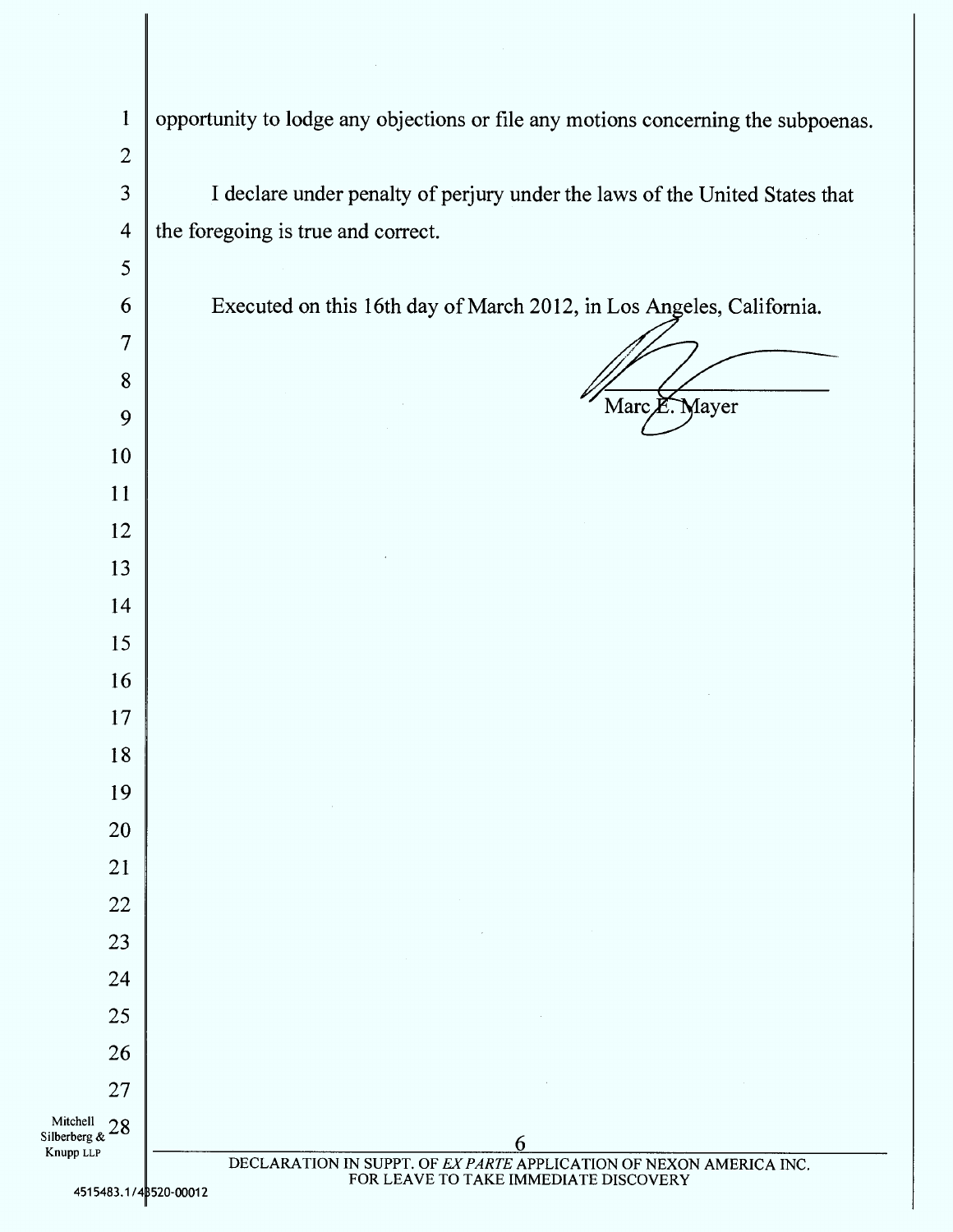| $\mathbf{1}$                                | <b>PROOF OF SERVICE</b>                                                                                                                                                                                                                                                                                                                                                                                                          |  |
|---------------------------------------------|----------------------------------------------------------------------------------------------------------------------------------------------------------------------------------------------------------------------------------------------------------------------------------------------------------------------------------------------------------------------------------------------------------------------------------|--|
| $\overline{2}$                              | STATE OF CALIFORNIA, COUNTY OF LOS ANGELES                                                                                                                                                                                                                                                                                                                                                                                       |  |
| 3<br>4                                      | I am employed in the County of Los Angeles, State of California, I am over<br>the age of eighteen years and am not a party to this action; my business address is Mitchell Silberberg & Knupp LLP, 11377 West Olympic Boulevard, Los Angeles,<br>CA 90064-1683, and my business email address is sgd $@$ msk.com.                                                                                                                |  |
| 5<br>6<br>7<br>8                            | On March 16, 2012, I served a copy of the foregoing document(s) described<br>as <b>DECLARATION OF MARC E. MAYER IN SUPPORT OF EX PARTE</b><br>APPLICATION FOR LEAVE TO TAKE IMMEDIATE DISCOVERY RE:<br>SERVICE AND IDENTITY OF DOE DEFENDANTS AND IDENTITY OF<br><b>DEFENDANTS' HOST SERVER</b> on the interested parties in this action at their<br>last known address as set forth below by taking the action described below: |  |
| 9<br>10                                     | UNITED STATES CORPORATION AGENTS, INC.<br>7851 Old Morrow Road<br>Jonesboro, GA 30236                                                                                                                                                                                                                                                                                                                                            |  |
| 11                                          | Agent for Service of Process for Game Anarchy, LLC                                                                                                                                                                                                                                                                                                                                                                               |  |
| 12                                          | BY OVERNIGHT MAIL: I placed the above-mentioned document(s) in<br>☑                                                                                                                                                                                                                                                                                                                                                              |  |
| 13                                          | sealed envelope(s) designated by the carrier, with delivery fees provided for,<br>and addressed as set forth above, and deposited the above-described                                                                                                                                                                                                                                                                            |  |
| 14                                          | document(s) with [Name of Messenger Service] in the ordinary course of<br>business, by depositing the document(s) in a facility regularly maintained by                                                                                                                                                                                                                                                                          |  |
| 15                                          | the carrier or delivering the document $(s)$ to an authorized driver for the<br>carrier.<br>I declare under penalty of perjury under the laws of the United States that<br>the above is true and correct.<br>Executed on March 16, 2012, at Los Angeles, California.<br>Ē                                                                                                                                                        |  |
| 16<br>17                                    |                                                                                                                                                                                                                                                                                                                                                                                                                                  |  |
| 18                                          |                                                                                                                                                                                                                                                                                                                                                                                                                                  |  |
| 19                                          |                                                                                                                                                                                                                                                                                                                                                                                                                                  |  |
| 20                                          |                                                                                                                                                                                                                                                                                                                                                                                                                                  |  |
| 21                                          | Sunni Donmoyer                                                                                                                                                                                                                                                                                                                                                                                                                   |  |
| 22<br>23                                    |                                                                                                                                                                                                                                                                                                                                                                                                                                  |  |
| 24                                          |                                                                                                                                                                                                                                                                                                                                                                                                                                  |  |
| 25                                          |                                                                                                                                                                                                                                                                                                                                                                                                                                  |  |
| 26                                          |                                                                                                                                                                                                                                                                                                                                                                                                                                  |  |
| 27                                          |                                                                                                                                                                                                                                                                                                                                                                                                                                  |  |
| Mitchell<br>28<br>Silberberg &<br>Knupp LLP |                                                                                                                                                                                                                                                                                                                                                                                                                                  |  |
| 4519589.1/48520-00012                       | DECLARATION IN SUPPT. OF EX PARTE APPLICATION OF NEXON AMERICA INC.<br>FOR LEAVE TO TAKE IMMEDIATE DISCOVERY                                                                                                                                                                                                                                                                                                                     |  |